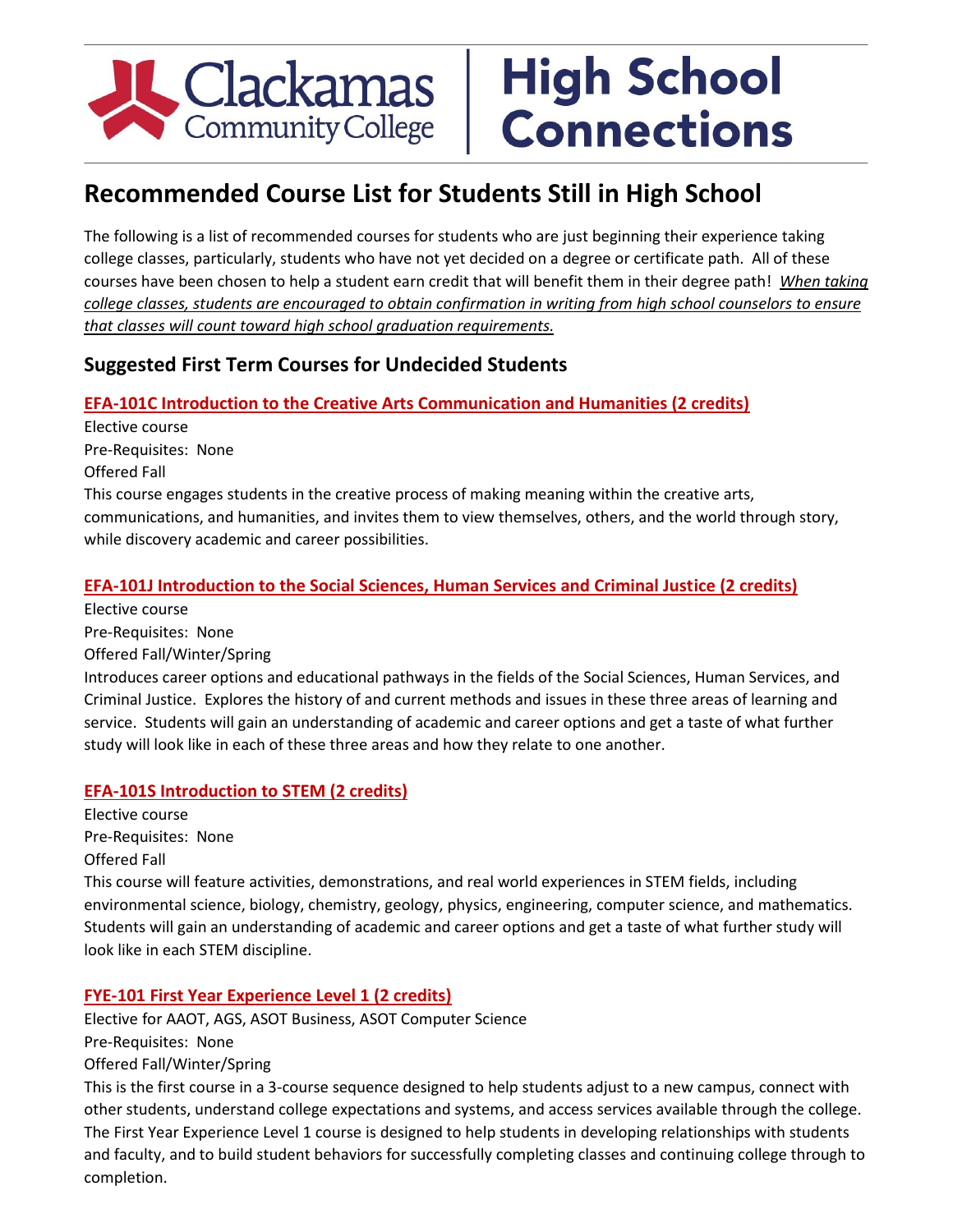#### **Transfer Courses**

#### **ANT-103 Cultural Anthropology (4 credits)**

Social Science course to fulfill requirement for AAOT, AGS, and most AS degrees Recommended Pre-Requisites: WRD-098 or placement into WR-121 Offered Fall/Winter/Spring Introduces the diversity of contemporary human culture and the ways anthropologists study and compare them in an effort to understand how different societies organize their lives and make sense of the world around them. Explores the interrelationships among the various elements of culture.

#### **BA-101 Introduction to Business (4 credits)**

Elective for AAOT and AGS, required for ASOT Business, and required for several Business AAS/CC degrees Recommended Pre-Requisite: WRD-098 or placement in WR-121

Offered Fall/Winter/Spring

Introduces the American business system in a changing global environment. Disciplines covered include economics, entrepreneurship, formation, accounting, finance, marketing, and management.

#### **COMM-111 Public Speaking (4 credits)**

Required for AAOT, AGS, most AS degrees Pre-requisite: WRD-098 or placement in WR-121 Practice in organization, research and delivery of a variety of speeches.

#### **HE-250 Personal Health (3 credits)**

Health course to fulfill requirement for AAOT, AGS, ASOT Computer Science Offered Fall/Winter/Spring/Summer

This course is designed to help students gain an overall understanding of information basic to the field of health, to help them critically evaluate health information, and to promote positive attitudes, values, and behaviors in regard to personal health.

#### **SOC-204 Introduction to Sociology (4 credits)**

Social Science course to fulfill requirements for AAOT, AGS, ASOT Computer Science, ASOT Business, and most AS degrees

Recommended Pre-Requisite: WRD-098 or placement in WR-121

Offered Fall/Winter/Spring/Sumer

This course offers in introduction to the field of sociology. Sociology is the scientific study of human behavior in society. In this course we will introduce and discuss issues including the sociological imagination, culture, socialization, deviance, authority, religion, science and methods of sociological research. Various sociological theories will be introduced and utilized to explore and enhance our understating of these issues.

#### **WR-121 English Composition**

Writing course to fulfill requirements for AAOT, AGS, ASOT Computer Science, ASOT Business, and AS degrees Pre-requisites: WRD-098 or placement in WR-121

Offered Fall/Winter/Spring/Summer

Introduces the academic essay. Students learn to use a writing process, from brainstorming to polishing, as they develop original response to challenging articles and academic essays. The class emphasizes information literacy: how to find and evaluate source material, as well as integrate and cite it.